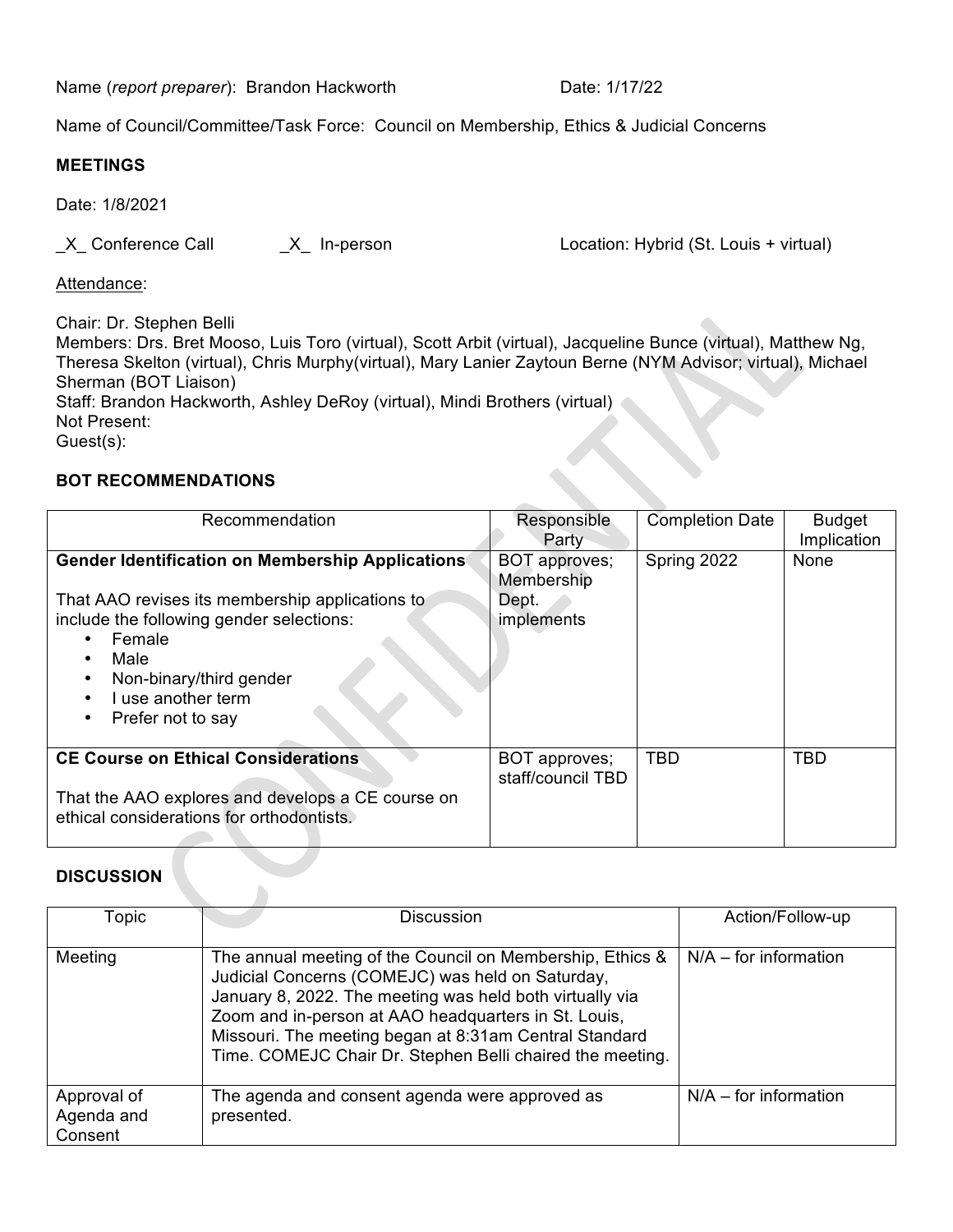| Board Liaison<br>Report                                    | COMEJC Board Liaison Dr. Michael Sherman provided an<br>overview of the AAO governance structure, including<br>general council responsibilities. Additionally, Dr. Sherman<br>discussed actions of the AAO Board of Trustees (BOT) from<br>the November 2021 meeting, including the following motions<br>that were passed:<br>Establish a task force to explore and create a plan to<br>٠<br>address staffing shortages in orthodontic practices<br>Submit a House of Delegates resolution that would<br>٠<br>allow the Board of Trustees (BOT) to submit a deficit<br>budget<br>Update applicable practice forms to expand patient<br>٠<br>gender options<br>Develop an HR Workshop for Annual Session 2023<br>$\bullet$<br>Redesign the AAO consumer website<br>$\bullet$                                                                                                                                                                                                        | $N/A$ – for information                                                                                                                                            |
|------------------------------------------------------------|------------------------------------------------------------------------------------------------------------------------------------------------------------------------------------------------------------------------------------------------------------------------------------------------------------------------------------------------------------------------------------------------------------------------------------------------------------------------------------------------------------------------------------------------------------------------------------------------------------------------------------------------------------------------------------------------------------------------------------------------------------------------------------------------------------------------------------------------------------------------------------------------------------------------------------------------------------------------------------|--------------------------------------------------------------------------------------------------------------------------------------------------------------------|
| Update on<br>Member<br>Renewals, Drops<br>& Reinstatements | COMEJC Staff Liaison Brandon Hackworth reported on<br>membership renewals through December 2021. To date,<br>2021-22 renewals have exceeded 2020-21 for most<br>prominent member categories and have already surpassed<br>the entire 2020-21 fiscal year among Active and<br>International members. The increase among Internationals<br>is largely attributed to the new international dues structure<br>that was implemented this year. Other highlights include:<br>AAO has fully transitioned 93.9% of Students to<br>٠<br>Active in FY22, compared to 93.5% for all of FY21.<br>82.4% of International Members in their first four<br>٠<br>years have renewed, up from 61.9% for all of FY21.<br>116 AAO members with AAOIC coverage were<br>$\bullet$<br>dropped in November; however, 55 have reinstated<br>to date.<br>Based on forecasts through the remainder of FY22,<br>٠<br>the AAO projects to grow active membership by<br>approximately 59 members year-over-year. | $N/A$ – for information                                                                                                                                            |
| U.S. Market<br><b>Share Report</b>                         | Mr. Hackworth gave a report on the AAO's market share of<br>U.S. orthodontists, which is 86.3% as of May 2021, up from<br>86.0% in 2020. This number is recalculated at the end of<br>May each year. AAO staff are currently conducting research<br>on Canadian orthodontists to calculate Canadian market<br>share. This is expected to be complete in May 2022, as well.                                                                                                                                                                                                                                                                                                                                                                                                                                                                                                                                                                                                         | $N/A$ – for information                                                                                                                                            |
| Fall 2021 Pulse<br>Survey Recap                            | Mr. Hackworth presented results from the fall 2021 AAO<br>member pulse survey, which asked members for their<br>primary reason for being an AAO member, as well as ratings<br>on the importance of various member benefits, resources<br>and services. Key takeaways include:<br>The primary reason that members belong to the<br>AAO is to "do their part in creating a unified voice<br>that advocates for the specialty".<br>A combined 51% of respondents gave the AAO an<br>$\bullet$<br>"excellent" or "very good" rating on value for the<br>money, a decline from the previous survey.                                                                                                                                                                                                                                                                                                                                                                                     | Staff to work with COC on<br>developing a<br>communications piece<br>that will help inform<br>members on what the<br>AAO can/not do regarding<br>advocacy efforts. |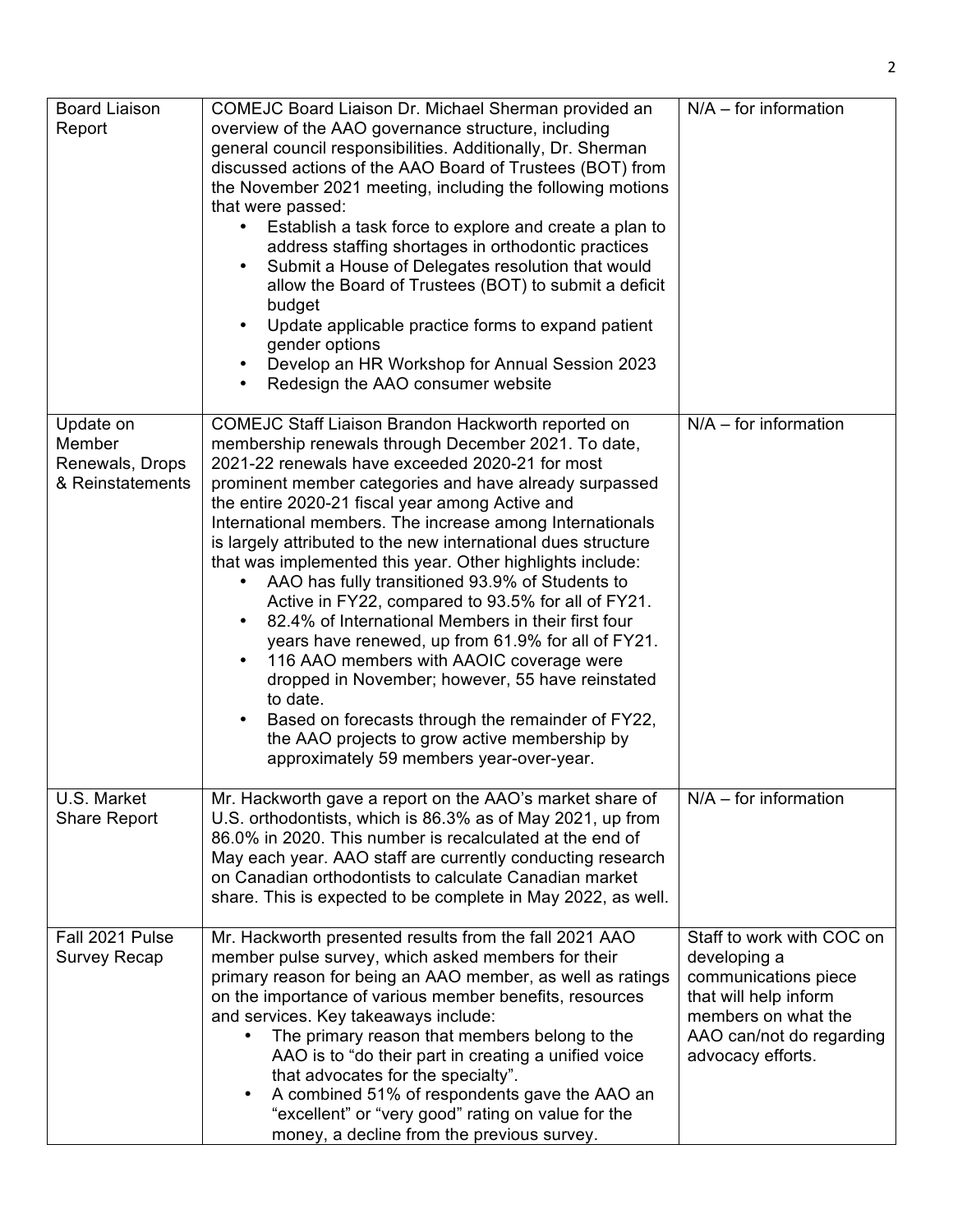|                                             | Respondents gave the AAO a Net Promoter Score<br>(likelihood to recommend) score of 35.8, also down<br>from the previous survey.                                                                                                                                                                                                                                                                                                                                                                         |                                                                                     |
|---------------------------------------------|----------------------------------------------------------------------------------------------------------------------------------------------------------------------------------------------------------------------------------------------------------------------------------------------------------------------------------------------------------------------------------------------------------------------------------------------------------------------------------------------------------|-------------------------------------------------------------------------------------|
|                                             | Due to the declines in value perception, the AAO engaged a<br>researcher in December 2021 to better understand the drop.<br>Consensus among the member interviews conducted was<br>due to perceived lack of advocacy/protection of the<br>profession. Awareness of advocacy efforts was also a key<br>contributor.                                                                                                                                                                                       |                                                                                     |
|                                             | Some COMEJC members agreed that increasing<br>awareness of AAO advocacy efforts is important.<br>Additionally, they like the idea of the AAO producing a<br>communication that will inform members on what the AAO<br>can and cannot do regarding advocacy.                                                                                                                                                                                                                                              |                                                                                     |
| Member<br>Reinstatements<br><b>Review</b>   | COMEJC reviewed reinstatement data from the current and<br>previous fiscal years, as well as the current reinstatement<br>policy. Council believes the policy is working well and does<br>not recommend any changes.                                                                                                                                                                                                                                                                                     | $N/A$ – for information                                                             |
| Dues Waiver<br><b>Policy Review</b>         | COMEJC reviewed dues waivers granted to members<br>during the current and previous fiscal years, as well as the<br>current dues waiver policy. Council does not recommend<br>any changes to the policy at this time.                                                                                                                                                                                                                                                                                     | $N/A$ – for information                                                             |
| <b>Dues Reduction</b><br>for Senior Doctors | COMEJC discussed whether to offer dues reductions to<br>senior doctors who do not yet qualify for Life Active status<br>due to membership tenure (less than 30 years). One of the<br>ideas discussed was to establish a standard number that<br>would combine members' age and years of membership<br>(e.g., "Rule of 95"). However, consensus among the council<br>was that current policy is adequate.                                                                                                 | $N/A$ – for information                                                             |
|                                             | <b>MOTION:</b><br>That COMEJC does not recommend any changes to policy<br>regarding reduced dues for senior members.<br>Motion passed.                                                                                                                                                                                                                                                                                                                                                                   |                                                                                     |
|                                             |                                                                                                                                                                                                                                                                                                                                                                                                                                                                                                          |                                                                                     |
| Non-Orthodontist<br><b>Faculty Category</b> | COMEJC submitted a HOD resolution in 2021 to adopt a<br>new member category for non-orthodontist faculty. However,<br>the resolution was referred back to COMEJC for further<br>consideration of full-time faculty who may be general<br>dentists or other specialists. Council asked staff to discuss<br>with AAO legal whether it would be possible to add<br>language to Bylaws restricting dentists and dental<br>specialists from being members. A decision was tabled<br>pending input from legal. | <b>COMEJC</b> to determine<br>whether to submit a<br>resolution to the 2022<br>HOD. |
|                                             | <b>[UPDATE:</b> AAO legal has confirmed that adding language to<br>Bylaws to restrict certain groups of individuals from being                                                                                                                                                                                                                                                                                                                                                                           |                                                                                     |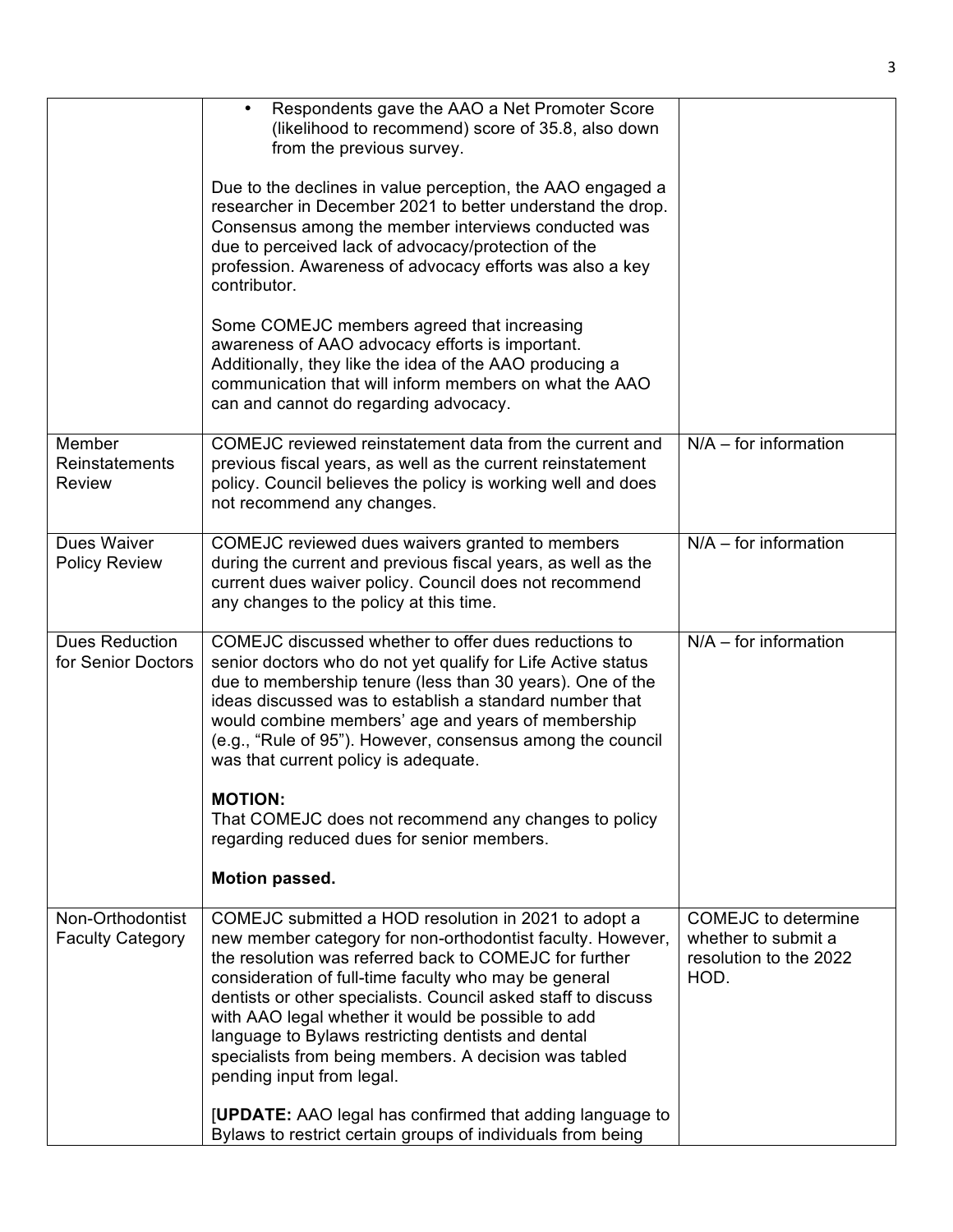|                                                                        | members would be legal and appropriate if that is the<br>council's intent.]                                                                                                                                                                                                                                                                                                                                                                                                                                                                                                                                                                                                                                       |                                                                                                                                                            |
|------------------------------------------------------------------------|-------------------------------------------------------------------------------------------------------------------------------------------------------------------------------------------------------------------------------------------------------------------------------------------------------------------------------------------------------------------------------------------------------------------------------------------------------------------------------------------------------------------------------------------------------------------------------------------------------------------------------------------------------------------------------------------------------------------|------------------------------------------------------------------------------------------------------------------------------------------------------------|
| <b>Annual Session</b><br>Registration<br>Categories for<br>Non-Members | During its discussion on the non-orthodontist faculty<br>category, COMEJC identified potential issues with two<br>Annual Session registration categories:<br>C5 (Non-Member – Faculty, Full-Time) – This implies<br>٠<br>the faculty who are not AAO members but are<br>eligible for membership can register using this<br>category. The implication is that non-member faculty<br>orthodontist would be paying only \$50 more than<br>AAO members.<br>C7 (Non-Member – Dental Specialist) – The<br>$\bullet$<br>implication is that non-members who are not eligible<br>for AAO membership and may be practicing<br>orthodontics (e.g., pediatric dentists) can register for<br>only \$50 more than AAO members. | Recommendation<br>submitted to CCon for<br>consideration.                                                                                                  |
|                                                                        | <b>MOTION:</b><br>That the AAO eliminates Annual Session registration<br>category C7; and be it further                                                                                                                                                                                                                                                                                                                                                                                                                                                                                                                                                                                                           |                                                                                                                                                            |
|                                                                        | That Annual Session registration category C5 be revised to<br>the following: Non-Dentist Orthodontic Faculty, Full-Time*                                                                                                                                                                                                                                                                                                                                                                                                                                                                                                                                                                                          |                                                                                                                                                            |
|                                                                        | *Requires verification of faculty status by the orthodontic<br>program chair.                                                                                                                                                                                                                                                                                                                                                                                                                                                                                                                                                                                                                                     |                                                                                                                                                            |
|                                                                        | Motion passed.                                                                                                                                                                                                                                                                                                                                                                                                                                                                                                                                                                                                                                                                                                    |                                                                                                                                                            |
|                                                                        | [UPDATE: after learning of the correct process for potential<br>Annual Session changes, the COMEJC recommendation<br>was submitted to the Committee on Conferences and<br>Meetings (CCon) for consideration.]                                                                                                                                                                                                                                                                                                                                                                                                                                                                                                     |                                                                                                                                                            |
| <b>Service Members</b><br>Assigned to<br>Constituents                  | During its November 2021 meeting, the BOT approved a<br>motion to refer to COMEJC to develop a way to assign<br>Service members to their correct constituents. A report is<br>due to the BOT for its February meeting.                                                                                                                                                                                                                                                                                                                                                                                                                                                                                            | Staff to assign<br>constituents to Service<br>members with U.S.<br>addresses.                                                                              |
|                                                                        | Per AAO Bylaws, Service members should be "deemed to<br>be members of the constituent organization in whose region<br>the applicant primarily resides" Additionally, Service<br>members "who do not reside within the boundaries of a<br>constituent organization may choose to belong to the<br>constituent organization where the member plans to practice<br>or reside upon the completion of military service."                                                                                                                                                                                                                                                                                               | Staff to contact the above<br>Service members to let<br>them know of their new<br>constituent.<br><b>Staff to contact Service</b><br>members with non-U.S. |
|                                                                        | Based on data from staff, 33 of the AAO's 113 Service<br>members have constituent membership. Of the remainder,<br>59 have U.S. addresses, while the other 21 have military<br>addresses overseas.                                                                                                                                                                                                                                                                                                                                                                                                                                                                                                                | addresses to ask them to<br>choose a constituent<br>organization.                                                                                          |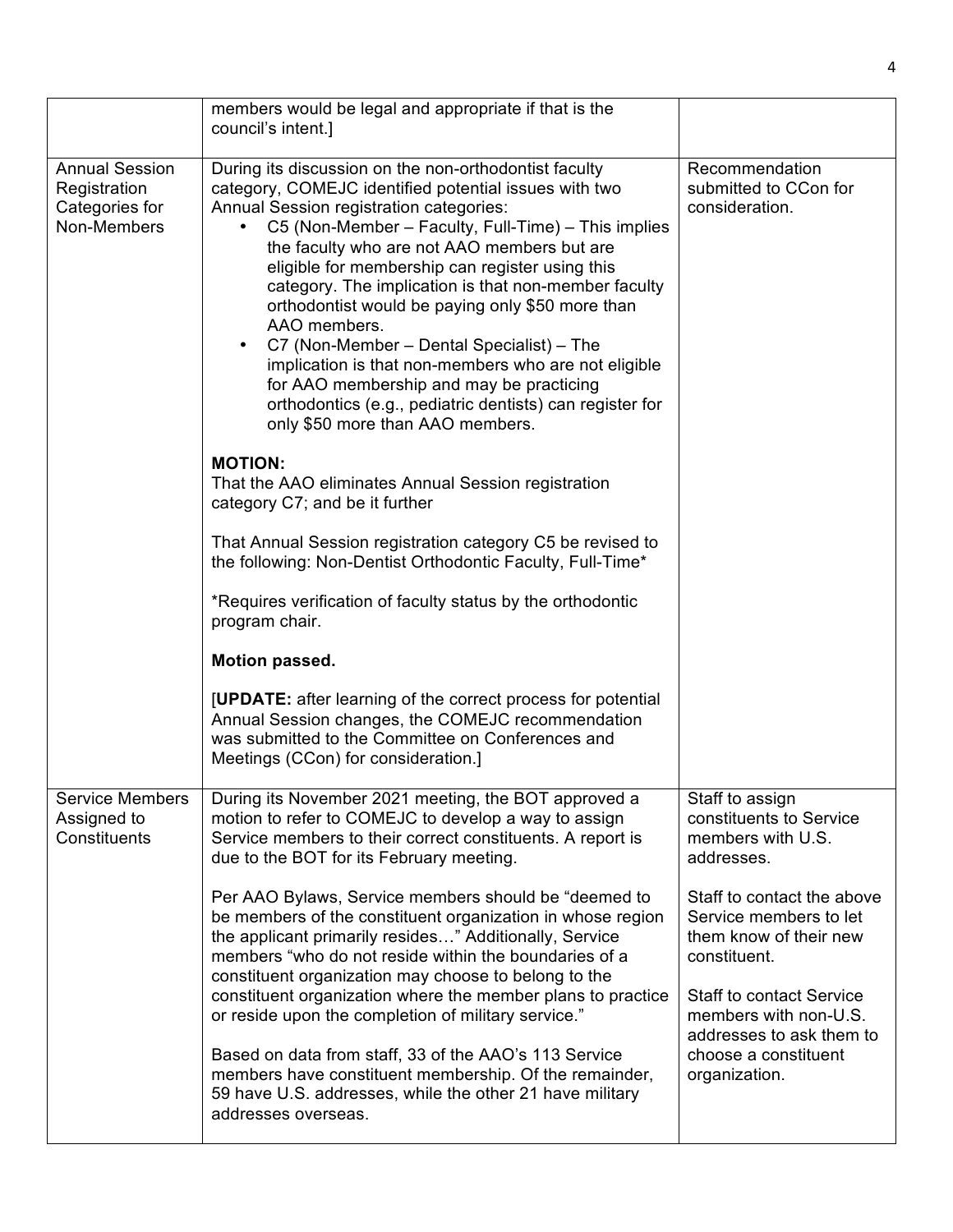|                                 | <b>MOTION:</b><br>That the AAO assign constituent organizations to current<br>Service members who do not have a constituent but have<br>primary addresses in the United States; and be it further<br>That these individuals be contacted to inform them of their<br>new constituent organizations to give them the opportunity<br>to make corrections; and be it further<br>That Service members who do not have a constituent<br>organization and have addresses overseas be contacted on<br>an annual basis to ask them to choose a constituent<br>organization.<br>Motion passed.                                                                                                                                                                                                                                                                                                                                                                                                                                                                                                                                                                                                                                                                                                                                                    |                                        |
|---------------------------------|-----------------------------------------------------------------------------------------------------------------------------------------------------------------------------------------------------------------------------------------------------------------------------------------------------------------------------------------------------------------------------------------------------------------------------------------------------------------------------------------------------------------------------------------------------------------------------------------------------------------------------------------------------------------------------------------------------------------------------------------------------------------------------------------------------------------------------------------------------------------------------------------------------------------------------------------------------------------------------------------------------------------------------------------------------------------------------------------------------------------------------------------------------------------------------------------------------------------------------------------------------------------------------------------------------------------------------------------|----------------------------------------|
| Member Gender<br>Identification | Following recently approved changes to AAO patient health<br>forms regarding gender identification and pronoun selection,<br>COMEJC discussed whether the AAO should make similar<br>changes to membership applications and profiles.<br>Consensus among the council was that gender selection<br>should be expanded; however, asking for transgender status<br>or pronouns for membership purposes is not necessary.<br>To inform its decision on which gender options should be<br>included, Council reviewed a resource from the Human<br>Rights Campaign that included the following:<br>Female<br>٠<br>Male<br>Non-binary/third gender<br>I use another term<br>$\bullet$<br>Prefer not to say<br>$\bullet$<br>Staff had also previously shared the above resource with<br>AAO legal, which found no issue with the language.<br><b>MOTION TO BOT:</b><br>That AAO revises its membership applications to include the<br>following gender selections:<br>• Female<br>Male<br>• Non-binary/third gender<br>• I use another term<br>Prefer not to say<br>Motion passed.<br>[UPDATE: Following the COMEJC meeting, the<br>recommendation was shared with the Inclusion &<br>Engagement Task Force for their feedback. The Task Force<br>agreed with the gender options, as well as not to include<br>transgender status or pronouns.] | <b>COMEJC to submit BOT</b><br>motion. |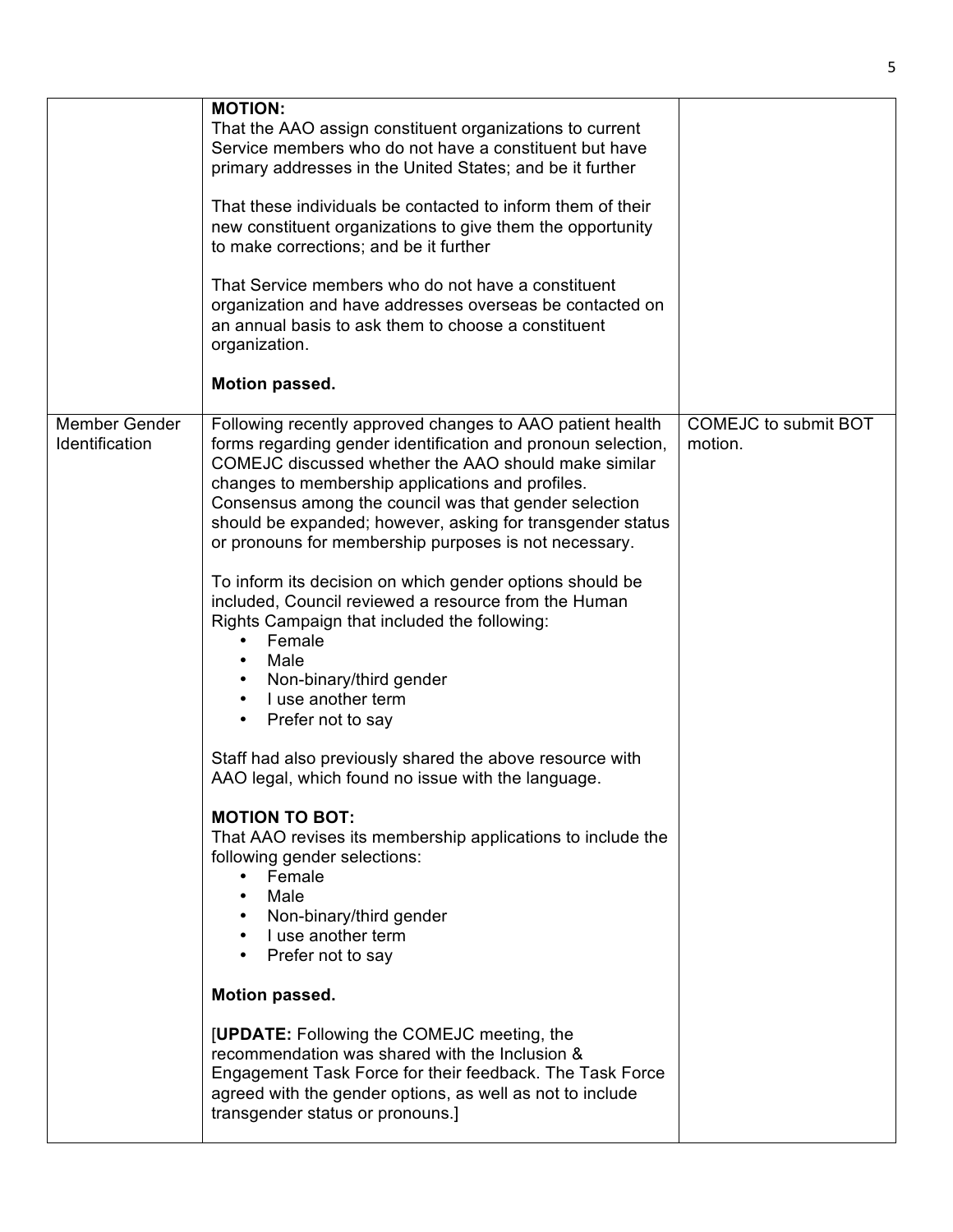| Orthodontic<br>Residency<br>Presentations<br>Report | Mr. Hackworth reported on participation in the AAO's three<br>resident presentations that are currently offered to<br>orthodontic programs. During the 2020-21 academic year,<br>residents from 54 programs attended the Resident Vitals<br>presentation, which was the highest number in at least eight<br>years. The 2021-22 academic year was off to a slower start<br>with 12 programs signed up for Resident Vitals to date,<br>which was primarily due to staff turnover at the AAO.<br>However, that role has since been filled and invitations will<br>be sent to programs again in January to sign up for spring<br>presentations.                                                                                                        | Staff to share the list of<br>participating programs<br>with COMJEC so they can<br>reach out to their contacts<br>about participating.<br>AAO to invite programs to<br>sign up for presentations<br>again in the spring of<br>2022. |
|-----------------------------------------------------|----------------------------------------------------------------------------------------------------------------------------------------------------------------------------------------------------------------------------------------------------------------------------------------------------------------------------------------------------------------------------------------------------------------------------------------------------------------------------------------------------------------------------------------------------------------------------------------------------------------------------------------------------------------------------------------------------------------------------------------------------|-------------------------------------------------------------------------------------------------------------------------------------------------------------------------------------------------------------------------------------|
| Member Interest<br>Groups                           | COMEJC member Dr. Matthew Ng, who also serves on the<br>Member Interest Group Steering Committee, presented to<br>the council on the AAO's new Member Interest Groups<br>(MIG) program, which was approved by the BOT for<br>implementation in August 2021. In November 2021, the BOT<br>also approved the first four group topics:<br><b>Craniofacial and Special Needs Patients</b><br>Human Resource Management<br>$\bullet$<br><b>Financial Freedom</b><br>Leadership Development<br>The MIG Steering Committee is currently in the process of<br>appointing a Chair and Vice-Chair to each MIG. The AAO<br>will begin promoting MIGs to members in February 2022. An<br>in-person meeting for each MIG is planned for Annual<br>Session 2022. | $N/A$ – for information                                                                                                                                                                                                             |
| Innovation &<br>Transformation<br>Update            | Mindi Brothers, VP of Innovation and Transformation, gave<br>an update on new initiatives that have derived from the<br>AAO's transformation fund: TechSelect and the Wharton-<br>AAO Mastering the Business of Orthodontics (MBO)<br>certificate program. The MBO program is sold out for the<br>winter 2022 session, and registration for spring 2022 is open<br>now. There will be four sessions per year.                                                                                                                                                                                                                                                                                                                                      | $N/A$ – for information                                                                                                                                                                                                             |
| <b>Ethics Resources</b><br>and Promotion            | COMEJC discussed how the AAO can better educate<br>members on how to practice ethically in today's<br>environment. Council identified that educational content for<br>general AAO membership via webinar is limited.<br><b>MOTION TO BOT:</b><br>That the AAO explores and develops a CE course on ethical<br>considerations for orthodontists.<br>Motion passed.                                                                                                                                                                                                                                                                                                                                                                                  | <b>COMEJC to submit BOT</b><br>motion.                                                                                                                                                                                              |
| <b>Closed Session</b>                               | The meeting was called into closed session at 12:38pm.<br>Staff were dismissed at this time.<br>Closed session ended at 12:52 with no action taken.                                                                                                                                                                                                                                                                                                                                                                                                                                                                                                                                                                                                | $N/A$ – for information                                                                                                                                                                                                             |